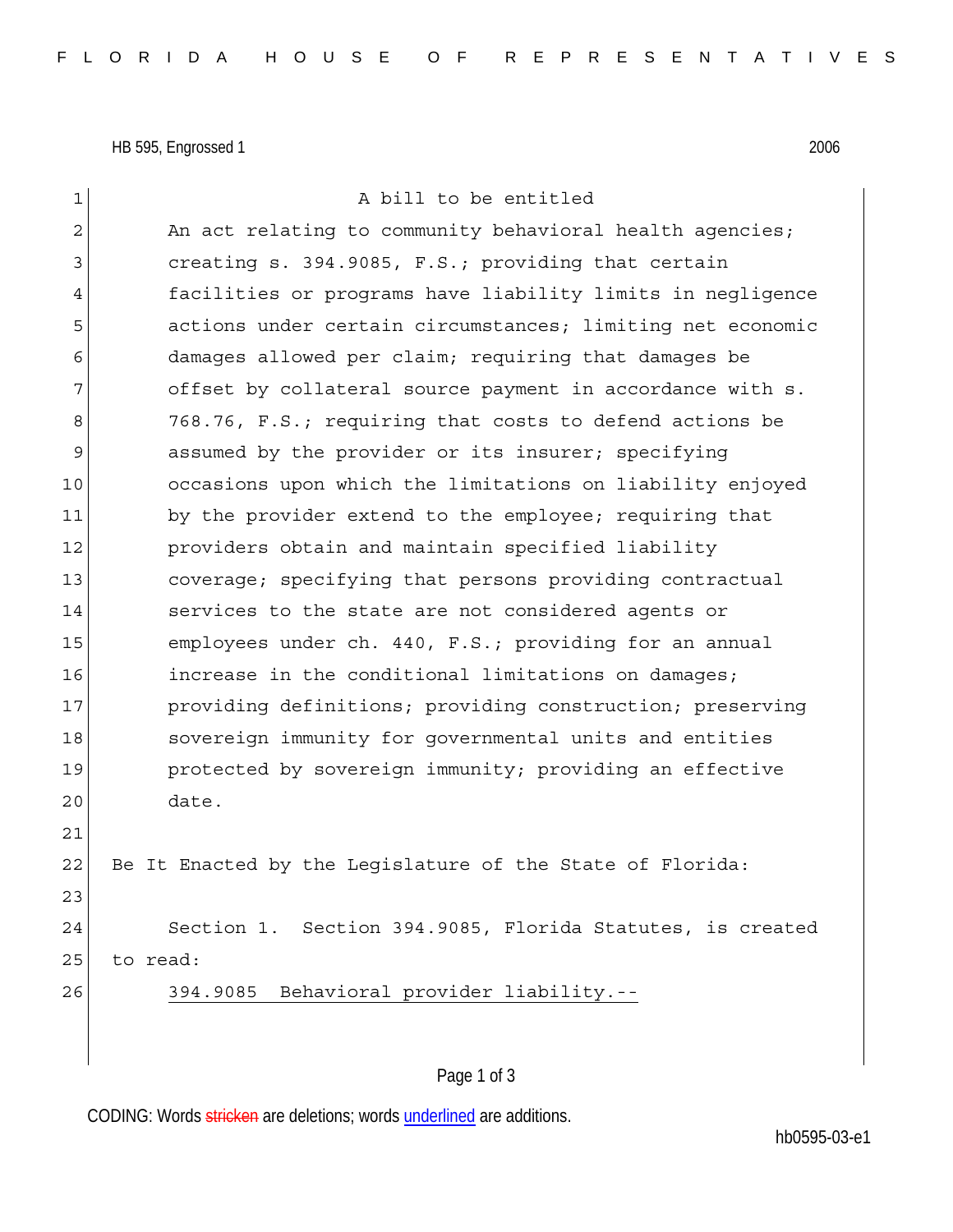HB 595, Engrossed 1 2006

| 27 | (1) (a) In any negligence action for damages for personal         |
|----|-------------------------------------------------------------------|
| 28 | injury or wrongful death arising out of the provision of          |
| 29 | services for crisis stabilization brought against a               |
| 30 | detoxification program, an addictions receiving facility, or a    |
| 31 | designated public receiving facility, net economic damages shall  |
| 32 | be limited to \$1 million per liability claim, including, but not |
| 33 | limited to, past and future medical expenses, wage loss, and      |
| 34 | loss of earning capacity. In computing net economic damages,      |
| 35 | such damages shall be offset by any collateral source payment     |
| 36 | paid in accordance with s. 768.76.                                |
| 37 | In any negligence action for damages for personal<br>(b)          |
| 38 | injury or wrongful death arising out of the provision of          |
| 39 | services for crisis stabilization brought against any             |
| 40 | detoxification program, an addictions receiving facility, or a    |
| 41 | designated public receiving facility, noneconomic damages shall   |
| 42 | be limited to \$200,000 per claim.                                |
| 43 | (c) Any costs in defending actions brought under this             |
| 44 | section shall be assumed by the provider or its insurer.          |
| 45 | The limitations on liability of a detoxification<br>(2)           |
| 46 | program, an addictions receiving facility, or any designated      |
| 47 | public receiving facility as described in subsection (1) shall    |
| 48 | be exclusive. Such limitations apply to each employee of the      |
| 49 | provider when the employee is acting in furtherance of the        |
| 50 | provider's responsibilities under its contract with the           |
| 51 | department. Such limitations do not apply to a provider or        |
| 52 | employee who acts in a culpably negligent manner or with willful  |

## Page 2 of 3

CODING: Words stricken are deletions; words underlined are additions.